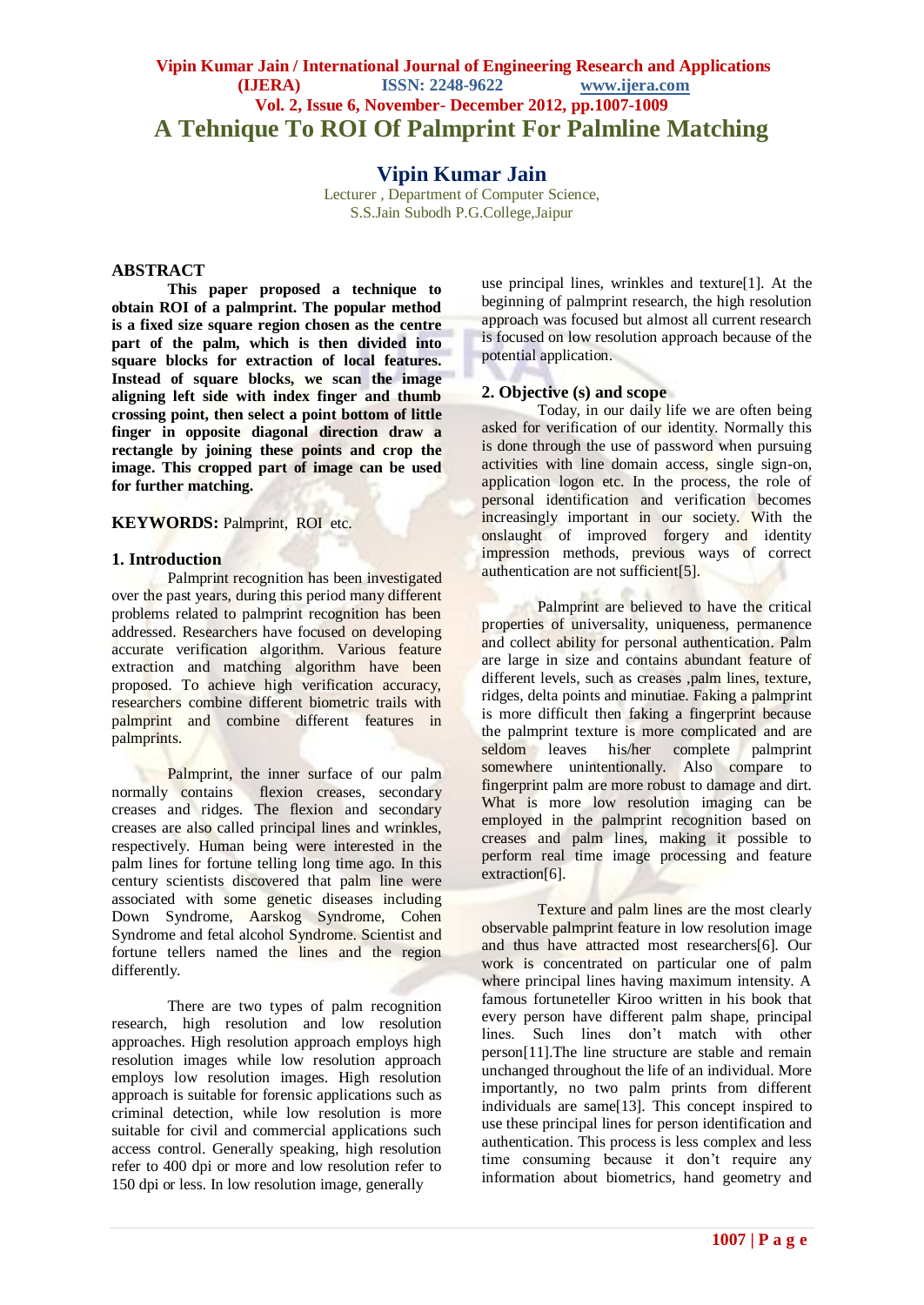## **Vipin Kumar Jain / International Journal of Engineering Research and Applications (IJERA) ISSN: 2248-9622 www.ijera.com Vol. 2, Issue 6, November- December 2012, pp.1007-1009**

palm veins etc. Hence, this method can be used in various security systems, criminal identification, person identification etc. We are introducing a technique to obtained ROI of a palmprint which can be useful to get show palmlines. These palm lines can be used in authentication.

# **3. Methodology**

A palmprint recognition system generally consists of four parts :-

- Palmprint scanning Collect palmprint images.
- Processing Setup a coordinate system to align palmprint images and to segment a part of palmprint image for feature extraction.
- Feature extraction Obtain effective features from pre processed palmprint.

#### **(i) Scanning the Image**

The image is scanned from simple flat scanner . A fix point is being set on the crossing of Thumb and index finger. To get this fix point a wooden strip will be pasted on scanner. By using this technique all handprint will be aligned from left side.

### **(ii) Obtaining the ROI**

After the scanning palm samples, we set Region of Interest by using following technique.



- Fig.1 Method will be used to find ROI
- (a) Palm Scanned image (b) Skeleton of Palmprint

(c) Marking area of ROI (d) Extraction ROI

| Steps – |                                       |
|---------|---------------------------------------|
| (i)     | The image is inputted aligning at     |
|         | key point that is crossing of thumb   |
|         | and index finger.                     |
| (i)     | Set point bottom of little finger     |
| (iii)   | Draw a rectangle by joining these     |
|         | two opposite point and crop the       |
|         | image. It is assumed that this is     |
|         | most intensity full area of principal |
|         | lines.                                |

(iv) The sub image is extracted. .

#### **(iii) Texture feature extraction**

After getting ROI of Palm image we apply following filters for feature extraction to eliminate the variation caused by rotation and translation . Some filters are commonly used for texture extraction as under –

- (a) Gabor Filter
- **(b)** Fourier Transforms,Wavelet Transforms

## **4.Summary**

Palmprint Scanning /Acquisition (Image is captured by Scanner)

Preprocessing (Co-ordinate System is Setup)

Texture Feature Extraction

(By filters like Gabor Filter,

Fourier Transformation or wavelet Transformation) **Pictorial Representation of Complete** 

**Process**



Scanning the image from simple flat scanner



Scanned Image of palm



Marking key point and valuable part of image

Extraction of Valuable part from the image